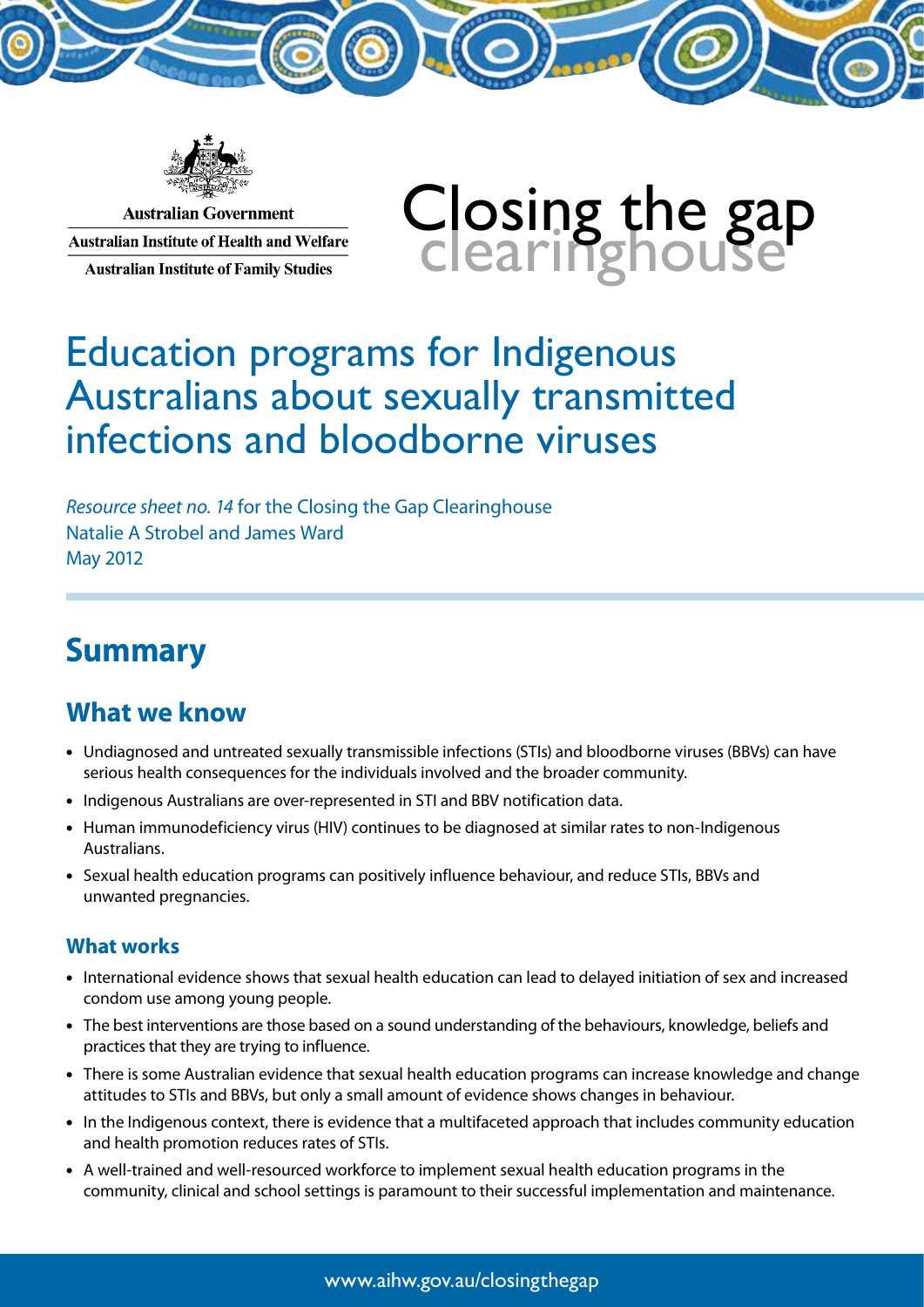

- Mainstream social marketing messages for sexual health education do not always reach or influence Indigenous communities.
- Short one-off education sessions that are not reinforced.
- Imparting sexual health knowledge without focusing on behaviours.

## **What we don't know**

- There is limited evidence available to support the effectiveness of sexual health education programs for Indigenous Australians, including:
	- peer-led and peer-based sexual health education
	- targeted social marketing campaigns for sexual health education
	- text messages and other forms of electronic media as sexual health education tools
	- school-based sexual health education.
- The risk practices, knowledge and attitudes of Indigenous Australians regarding STIs and BBVs.
- How to access difficult-to-reach target populations, including highly mobile populations, to deliver health promotion and education.

# **Introduction**

As a group, Indigenous Australians experience poorer health outcomes than other Australians, including in the area of sexual health. Indigenous Australians have substantially higher rates of STIs, BBVs and teen pregnancy than non-Indigenous Australians, particularly for chlamydia, gonorrhoea, infectious syphilis, hepatitis B and hepatitis C (Kirby Institute 2011c).

Efforts to reduce these high rates are compounded by the historical and social context of Indigenous Australians. Although many Australians may experience elements of shame and embarrassment when they access health services for STIs and BBVs, for many Indigenous Australians there also exists a mistrust of 'mainstream' (non-Indigenous specific) health services as a result of past injustices and racially differentiated treatment (Arabena 2006). Historically, Indigenous Australians diagnosed with an STI were segregated and placed into privately run hospitals ('lock hospitals') that were in poor condition (Hunter 1998).

Sexual health education programs are one way of promoting sexual health for Indigenous Australians. They are typically social and behavioural interventions that try to reduce the risk of exposure to the individual and community by using strategies such as counselling, education, health promotion activities and community development activities (Morris et al. 2004).

Interventions can include:

- community-based programs and strategies
- providing sexual health education in schools
- training the workforce, such as health workers, teachers, social workers, youth workers and other professionals, in sexual health (WHO 2010).

Sexual health education programs aim to:

- reduce misinformation
- • increase knowledge
- • provide positive values and attitudes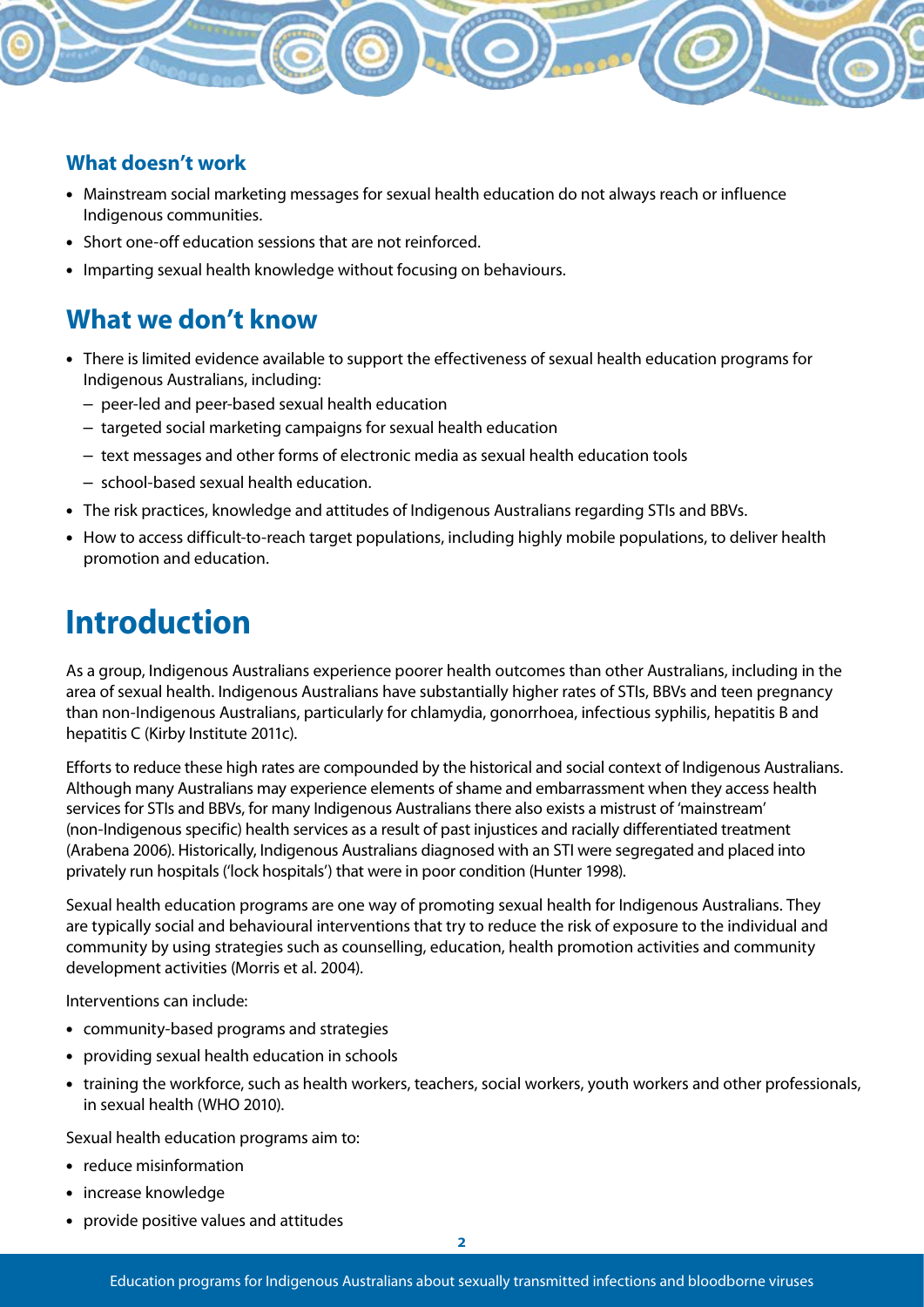- increase people's skills in making informed decisions and acting upon them
- improve perceptions about peer groups and social norms
- increase young people's communication with parents, caregivers and other trusted adults (UNESCO 2009).

There is strong evidence available from international studies that increasing a person's level of sexual health knowledge does not result in increased sexual activity and has a positive effect on sexual health outcomes (Hargreaves et al. 2008; UNESCO 2009). This resource sheet examines available evidence for the effectiveness of sexual health education programs for Indigenous Australians.

# **Background**

#### **Sexually transmissible infections and bloodborne viruses**

In Australia, notifiable sexually transmissible infections include chlamydia, gonorrhoea, trichomonas, infectious syphilis and donovanosis. Although there are a number of symptoms for each infection, all are curable with antibiotic treatment. However, if undiagnosed, STIs can result in poor outcomes in pregnancy, infertility for both men and women, an increased risk of HIV transmission and serious health consequences for newborn babies (WA Health 2005).

BBVs include HIV, hepatitis B and hepatitis C. HIV and viral hepatitis are significant public health issues for the Australian population at large, but Aboriginal and Torres Strait Islander peoples are especially vulnerable due to their generally poorer health.

The Kirby Institute—formerly the National Centre in HIV Epidemiology and Clinical Research (NCHECR)—has published comprehensive annual reports on the rates and trends of STIs and BBVs among Indigenous Australians (NCHECR 2007, 2008, 2009, 2010; Kirby Institute 2011c). These provide data on the increased rate of notifications for STIs and BBVs among Indigenous Australians compared with non-Indigenous Australians. In 2010, Indigenous Australians were diagnosed with:

- higher rates of chlamydia (4 times), gonorrhoea (27 times) and infectious syphilis (5 times)
- higher rates of newly acquired hepatitis B  $(4 \text{ times})$  and hepatitis C  $(3 \text{ times})$
- similar HIV infection rates (Figure 1).

Due to considerable under-reporting of Indigenous status at diagnosis of STIs and BBVs, the reported rates are likely to be an under-estimate of actual rates. In 2010, Indigenous status was not reported in 51% of diagnosed cases of chlamydia, 35% of cases of gonorrhoea, 5% of cases of infectious syphilis, 20% of cases of newly acquired hepatitis B and 51% of diagnosed cases of hepatitis C (Kirby Institute 2011c).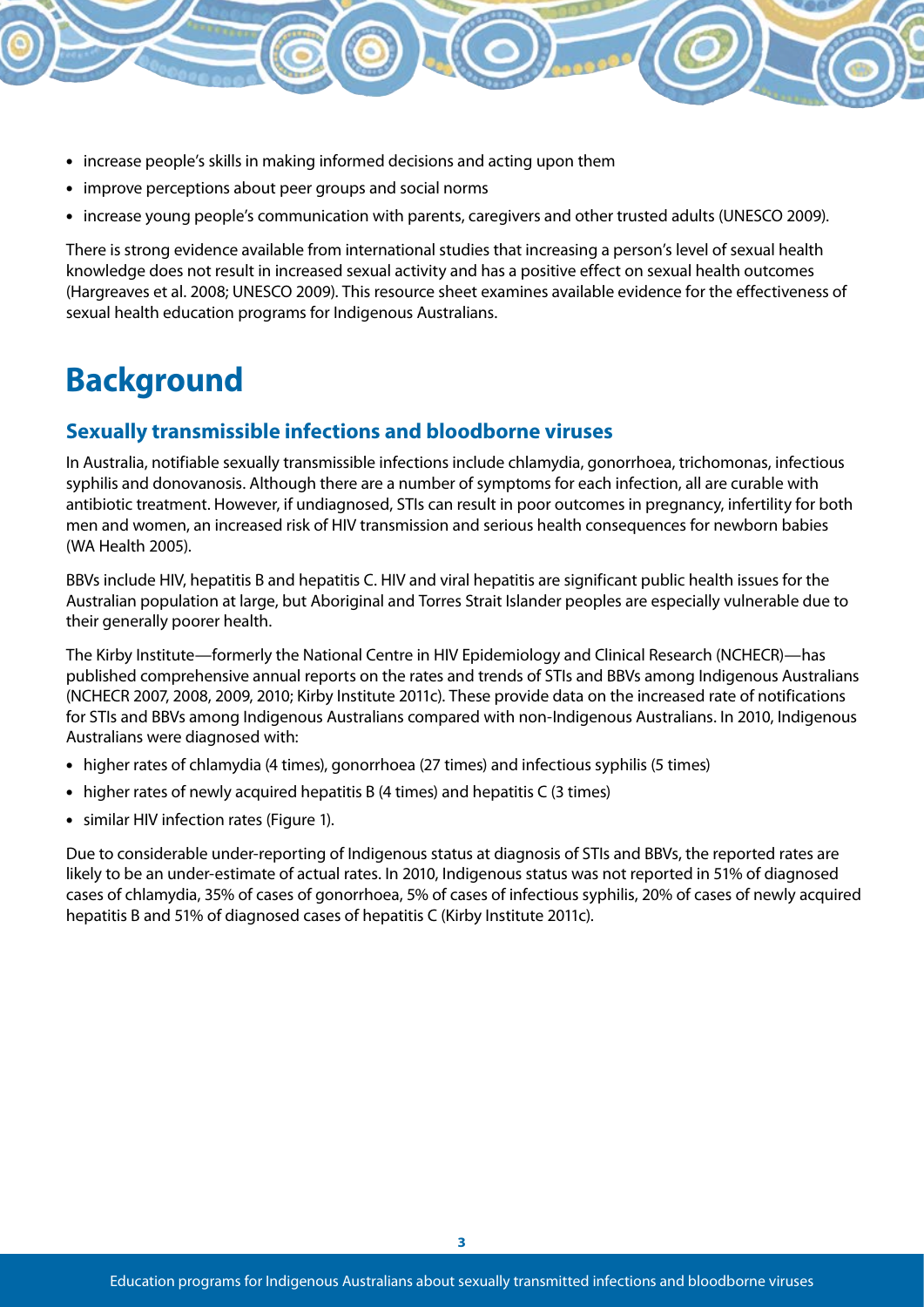

(a) State/territory health jurisdictions in which Indigenous status was reported for more than 50% of diagnoses in each of the past 5 years. (b) Includes notifications for non-Indigenous Australians and those for whom Indigenous status was not stated.

#### *Notes*

- 1. Population estimates by state/territory and year from *Experimental estimates of Aboriginal and Torres Strait Islander Australians* (ABS 2008).
- 2. Rate ratio Indigenous Australians: non-Indigenous Australians.

*Sources:* State/territory health authorities; National Notifiable Diseases Surveillance System (cited in Kirby Institute 2011c).

Figure 1: Age-specific notifications per 100,000<sup>(a)</sup> of notifications for STIs and BBVs by Indigenous **status(b), 2010**

#### **Policy environment**

There are five national strategies for STIs and BBVs that aim to reduce morbidity, mortality and social effects in Australia, and these have all identified Indigenous Australians as a priority population. The Third National Aboriginal and Torres Strait Islander Blood Borne Viruses and Sexually Transmissible Infections Strategy 2010–2013 contains a set of guiding principles and identifies priority populations, priority action areas and issues relating to surveillance, research and workforce development. Its target priority action areas for Indigenous Australians include 'health promotion, community awareness and health literacy' (DoHA 2010:40). As well as national strategies to address STIs and BBVs, there are also various strategies at the state and territory levels.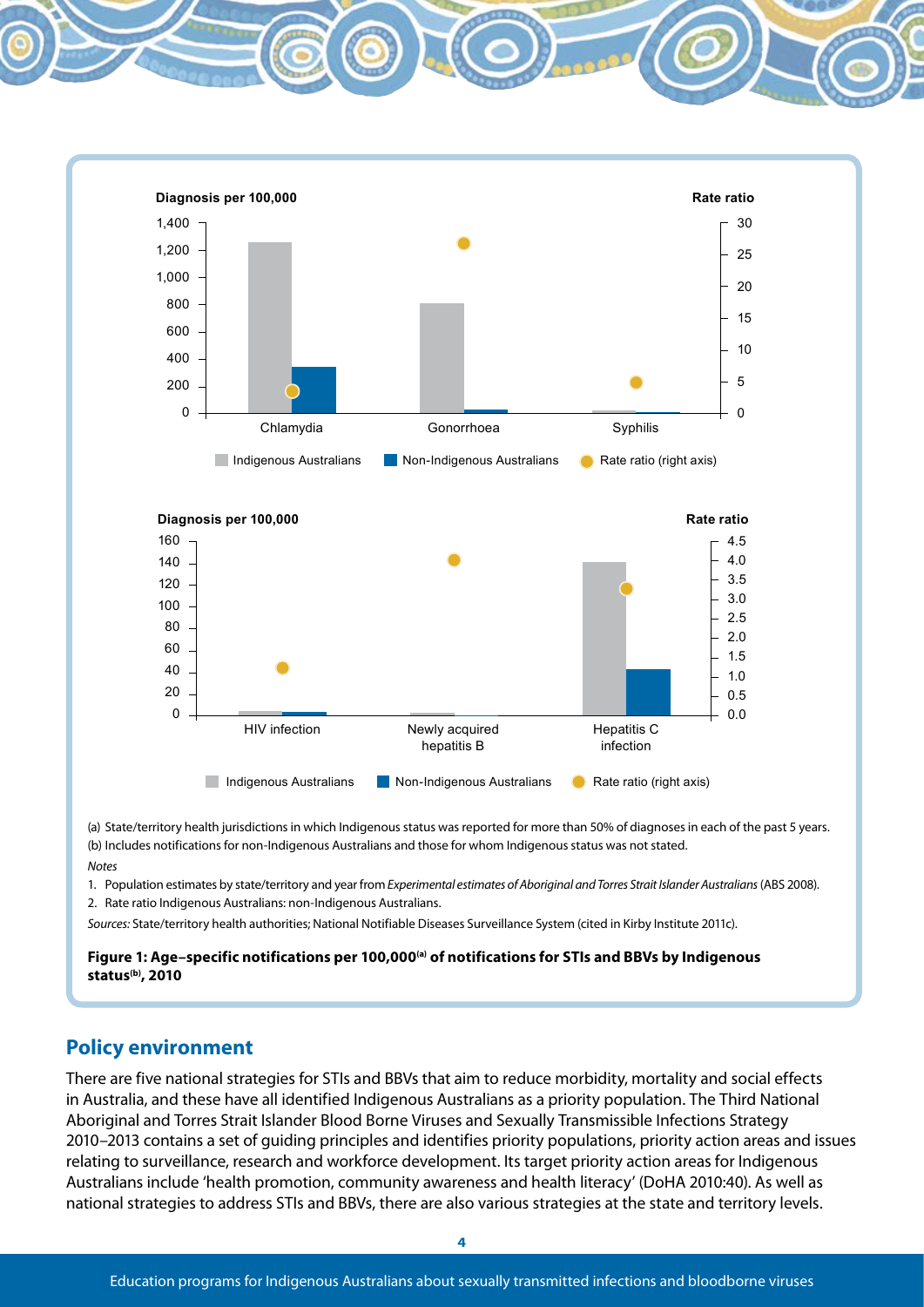## **Sexual health education programs**

There are three broad types of education programs:

- • *Community-based*: These are usually implemented outside the clinical setting within a community. They can be particularly effective as they are distributed across a large population and can include many at-risk individuals (O'Reilly & Piot 1996). They can include population targeted programs, peer education, and social marketing programs, and the use of text messaging aimed at specific groups.
- • *Combined clinical and behavioural*: These involve clinical approaches to STI and BBV control and management combined with education to promote behaviour change.
- • *School-based*: These provide sexual health education within the school environment and are an important avenue for improving sexual health outcomes for young people who bear the greatest burden of STIs (WHO 2006).

Although many different types of sexual health education programs have been implemented across Australia, only a small number of evaluations have been done. Of these, most were process evaluations or examined changes in levels of knowledge and attitudes, but did not measure outcomes such as behavioural change.

There are even fewer evaluations of sexual health education programs that target Indigenous Australians. In 2004, a systematic review of literature from 1990 to 2004 on programs for Indigenous Australians found a significant lack of evaluated programs, specifically those that focused on social and behavioural interventions (Morris et al. 2004). The following sections outline the available evidence on the different types of programs.

#### **Community-based programs**

#### **Population targeted**

Two sexual health education programs that target Indigenous Australians have been evaluated:

- Mooditj—a sexual health and positive lifestyle program for Indigenous youth aged 11-14 in rural and remote communities
- Chopped Liver—an Indigenous written and performed play aimed at raising awareness and knowledge of hepatitis C (see Box 1 for more details).

#### **Box 1: Indigenous-specific sexual health education programs that have been evaluated**

#### *The Mooditj program, Family Planning Association of WA (FPWA) Sexual Health Services, Western Australia*

The Mooditj program was developed in consultation with more than 200 people involved in Aboriginal sexual health and uses art, role plays and informal discussions to explore a range of sensitive topics, such as relationships and sexual issues. The program was adapted for use in each community to ensure it was culturally appropriate in the local area. Mooditj Leaders held discussions with the community, parents and Elders about the topics to be covered and the most appropriate way to deliver the information. Local Aboriginal language and customs were also incorporated in the program. Mooditj successfully delivered sexual health and positive lifestyle messages to youths, it can be delivered over 10 sessions and adapted to the school setting (Powell 2008).

#### *Chopped Liver, Ilbijerri Theatre Company*

The Indigenous written and performed play *Chopped Liver* was evaluated in 2008 and found to be successful in engaging individuals and communities, both Indigenous and non-Indigenous, and in educating and providing information about hepatitis C. The play was originally performed in prisons where there was a large percentage of prisoners with hepatitis C. It has since been performed in schools and communities, showing its versatility. The evaluation found that the play had provided the opportunity for health workers in Aboriginal cooperatives and organisations to discuss issues and increase their knowledge and confidence about addressing hepatitis C among themselves and with their clients (Keating 2009).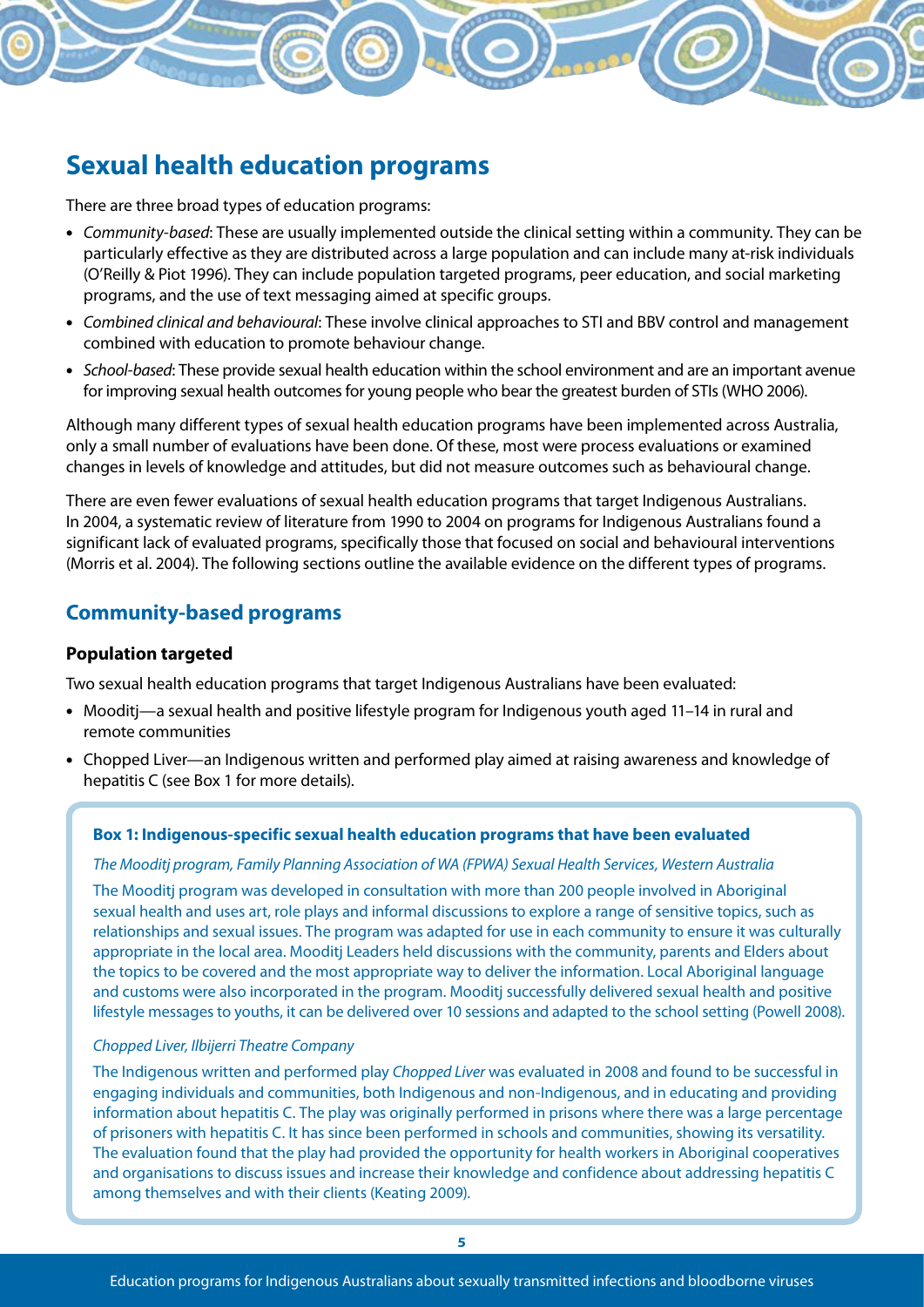

Although the quality of the evidence from the evaluations of these two programs was not strong, both are still running throughout Australia, and have large community, government, health services and school support. Key factors identified as contributing to their strong support included:

- engaging and creating partnerships between two or more organisations within a community
- having community control and decision-making for the project
- engaging with key people within a community
- having culturally appropriate methods of marketing to promote programs
- • employing culturally appropriate activities to discuss issues and enhance knowledge (Keating 2009; Powell 2008).

#### **Peer educators**

Peer education involves training and supporting individuals to educate and encourage behavioural change among their peers. Evaluating peer education programs can be challenging as it can be difficult to determine whether the influence of the educators (over and above other factors like making condoms readily available, for example) resulted in behaviour change (Goren & Wright 2006). A meta-analysis of the effectiveness of using peer educators for HIV prevention in developing countries found that it reduced the sharing of equipment among injecting drug users, and increased HIV knowledge and condom use (Medley et al. 2009).

Peer educators are used in a number of sexual health education programs for Indigenous Australians. They focus on the promotion of safe sex, distribution of condoms and education in schools (FPWA Sexual Health Services 2011; Rayne et al. 2005).

Only one evaluation was found of an Indigenous–specific peer education program for sexual health—a retrospective qualitative evaluation of the Indigenous Peer Education Program that trained 22 Indigenous youths to become sexual health peer educators (Mikhailovich & Arabena 2005). The program was found to be effective in recruiting, training and retaining peer educators, and both peer educators and participants reported a positive experience. However, there was no evidence of longer–term outcomes, such as sustainable networks and employment.

#### **Social marketing programs**

Social marketing aims to promote voluntary behaviour change at both an individual and/or community level through the use of commercial marketing concepts (Thornley & Marsh 2010).

A recent systematic review investigated evidence of youth-specific social marketing interventions that reported changed behaviour for at least 1–2 years on a range of public health outcomes (Thornley & Marsh 2010). Evidence from the United States, New Zealand, Australia, Tonga, Canada, as well as Scandinavian and European countries was assessed. It found the common key success factors were:

- adopting an ethnic and age-specific youth-centred approach
- social marketing informed by research and theory
- application of commercial marketing success factors, such as branding, to social marketing
- use of appropriate messages that empowered youth
- working across sectors and organisations (Thornley & Marsh 2010).

Evaluations of social marketing health campaigns for Indigenous Australians have shown they have a limited effect on behaviour; in most cases their effect has been on raising awareness and knowledge of health initiatives (Boyle et al. 2010; Gregory et al. 2008).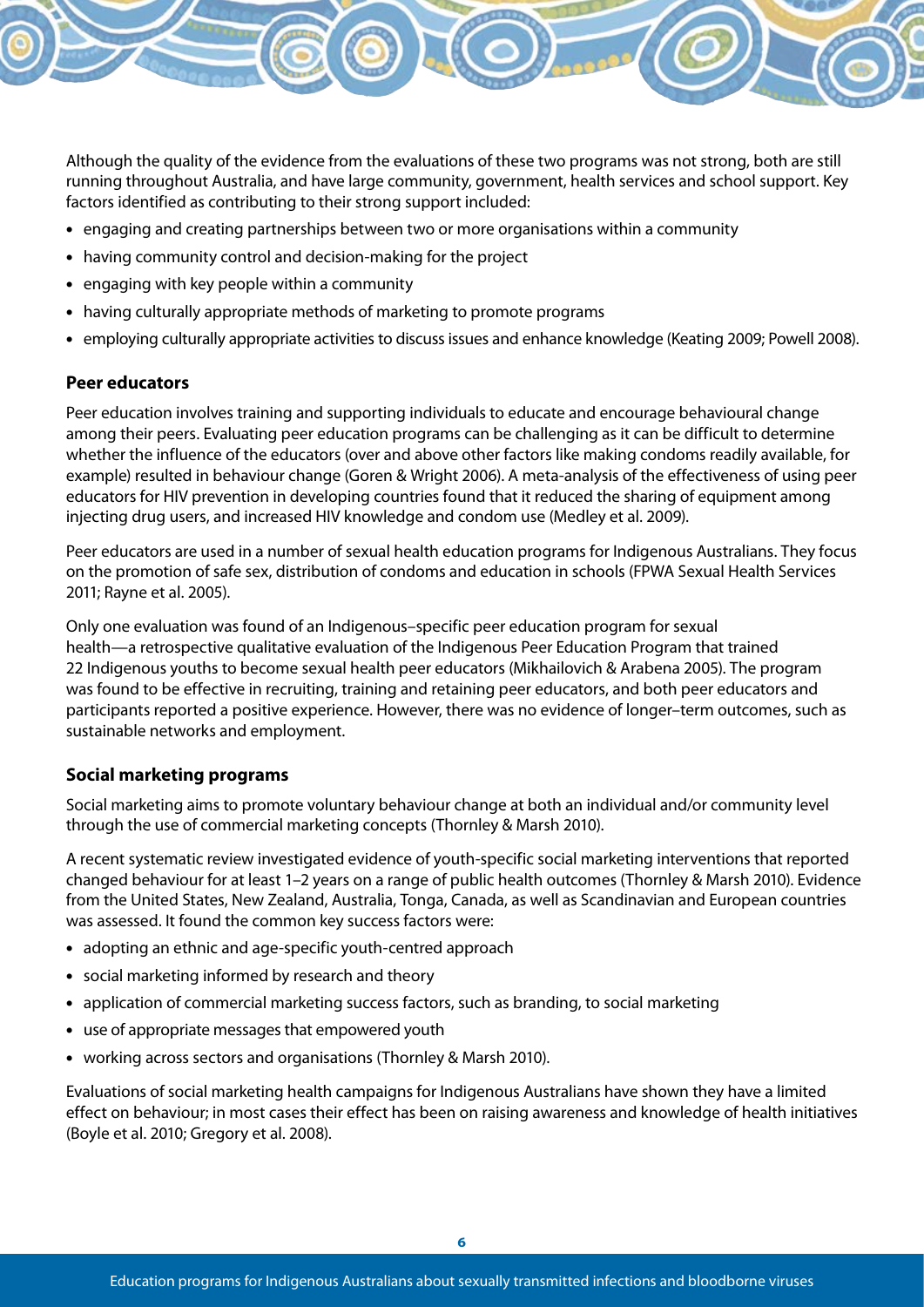An example of a sexual health social marketing campaign for Indigenous youth is the SNAKE condom campaign. It was developed by local youth in Mildura who worked closely with Marie Stopes Australia, Victorian Aboriginal Community Controlled Health Organisation, Mildura Aboriginal Health Service and an advertising agency and has been implemented nationally. It includes making condoms readily available, training and supporting peer educators and peer condom sellers, and advertising at Indigenous-specific and Indigenous-relevant services and locations. An early evaluation found that consumers recalled the message and its perceived relevance overall (Gregory et al. 2008). Internal surveying also associate increased condom use to the SNAKE campaign (ANTaR 2007); however, a comprehensive evaluation of its effectiveness for changing behaviour is still to be completed.

#### **Text messaging**

Short messaging service (SMS), also known as text messaging, is increasingly being used on a community-wide basis as a sexual health education tool and for clinical management. International evidence has shown that using text messages in health services was effective:

- in providing an acceptable form of receiving STI results in certain populations
- in reducing time to initial treatment
- in increasing attendance at health appointments
- as an acceptable medium for receiving sexual health education messages (Lim et al. 2008).

Recent Australian evidence has found that the use of text messaging as a health promotion tool for sexual health is effective in promoting recall of health messages, increasing knowledge, encouraging discussion of STIs with a doctor and, particularly for women, having an STI test (Lim et al. 2012; Wilkins & Mak 2007). Other areas of health have started to use mobile phones as an education tool, including Miwatj Health in the Northern Territory, which is spreading anti-tobacco messages through five music videos (Lemke 2009).

#### **Combined clinical and behavioural programs**

Primary health services play a central role in promoting sexual health. Clinical approaches in addressing STI rates in Indigenous communities have mostly focused on comprehensive primary health care or community-wide screening programs to detect STIs in people with few or mild symptoms, rapid treatment to reduce the period of infectivity and the chance of complications such as pelvic inflammatory disease, and treatment of contacts to reduce the rate of re-infection. For BBV, the clinical focus has been to detect infection early to reduce onward transmission, and initiate early management plans for the maintenance of good health for those living with BBV.

Clinical approaches to STI and BBV control and management, however, are best used in combination with education to promote behavioural change (Huang et al. 2008a). To date, more emphasis has been placed on evaluating the effectiveness of the clinical management of STIs and BBVs rather than evaluating the factors in a clinical setting that promote and sustain behavioural change.

As part of a multifaceted approach to sexual health, the World Health Organization (WHO 2010) advocates a comprehensive approach to the control of STIs that includes community-based education and health promotion. In remote Australia, (on the Anangu Pitjantjatjara Yankunytjarra Lands) the Nganampa Health Council devised the '8 ways to beat HIV', a comprehensive STI control model (Figure 2) that includes education and health promotion. Education is provided about STIs and reducing risk behaviours, with many resources available in local languages. Using this model led to a reduction in gonorrhoea, chlamydia and infectious syphilis between 1996 and 2003 (Huang et al. 2008b), and the model has been recognised nationally and used as a basis for programs and policies for STIs and HIV in many jurisdictions (Goller et al. 2009; Willis et al. 2004).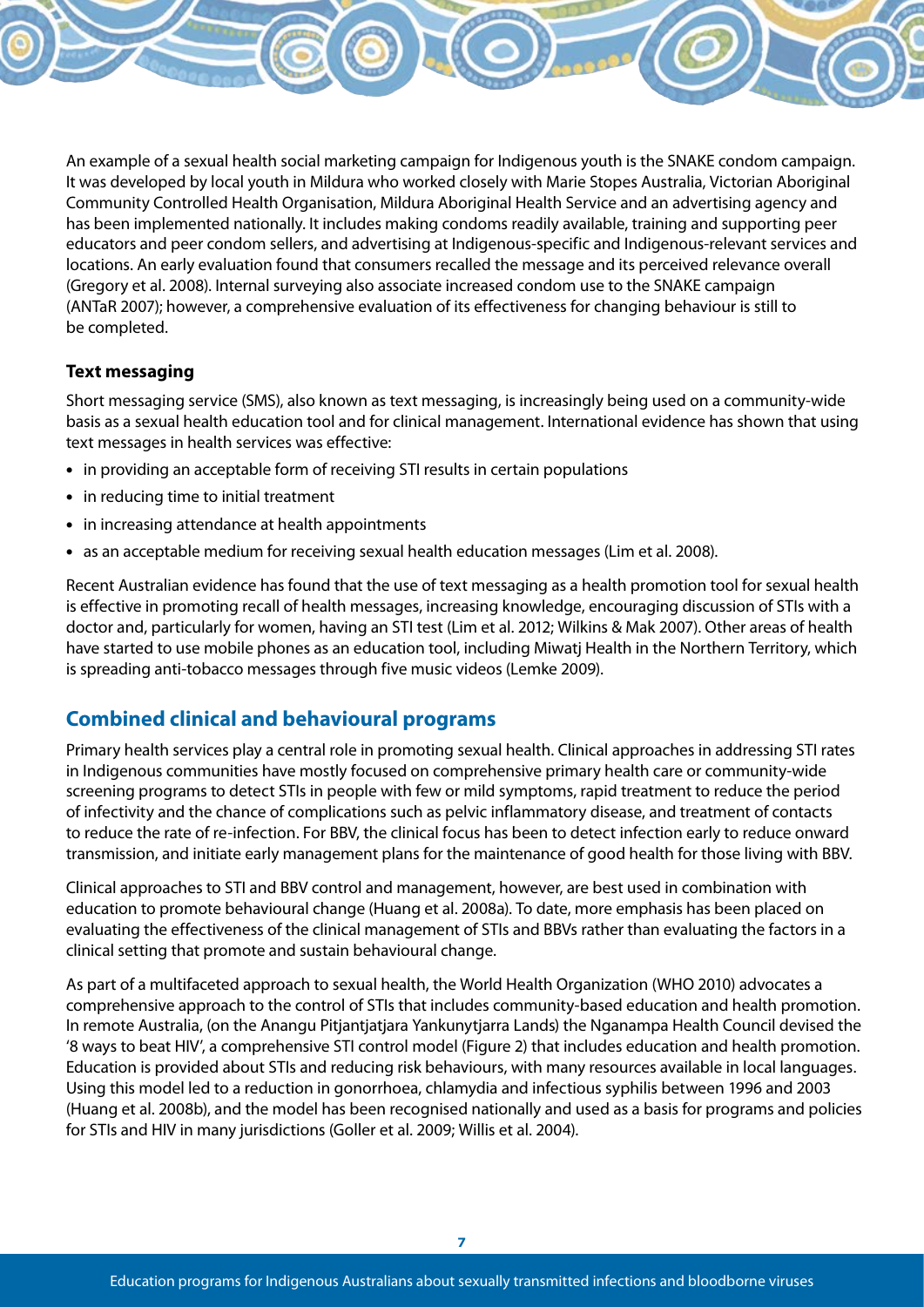

*Source:* DHAC 1999.

**Figure 2: Eight ways to beat HIV: model of an STI control program, Nganampa Health Council**

#### **School-based programs**

There is substantial international evidence on the effectiveness of sexual health education within the school environment. Education is an important avenue for improving sexual health outcomes for young people who bear the greatest burden of STIs (WHO 2006). Evaluations of international sexual health education programs in schools have found that they have successfully delayed the initiation of sex, decreased the frequency of sex and the number of sexual partners, increased the use of condoms and reduced risk-taking behaviour. Some evaluations have, however, found that educational programs have had little effect on these outcomes and a few have recorded negative outcomes (UNESCO 2009).

In Australia, there have been only a small number of evaluations of school-based programs for sexual health and no evaluations of Indigenous-specific school-based programs. Although some programs have been shown to be effective in increasing knowledge and changing attitudes, there is no evidence on their effectiveness in bringing about behaviour change, such as increased condom use, increased use of health services and decreased risk-taking behaviour (Paxton 2002; Skinner et al. 2000).

The *Share* program introduced to schools in South Australia to improve the sexual health, safety and wellbeing of high school students has been evaluated three times (see Box 2). It was deemed to be successful as it was well received and had the capacity to affect sexual health in the longer term, even though it did not lead to significant improvements in the knowledge, attitudes or behaviours of participating students in the evaluation period. The Aboriginal Focus Schools Program was an Indigenous-specific school-based program that evolved from *Share*. It aimed to promote and improve relationships, sexual health literacy and the wellbeing of Indigenous school students (Box 2). It has yet to be evaluated.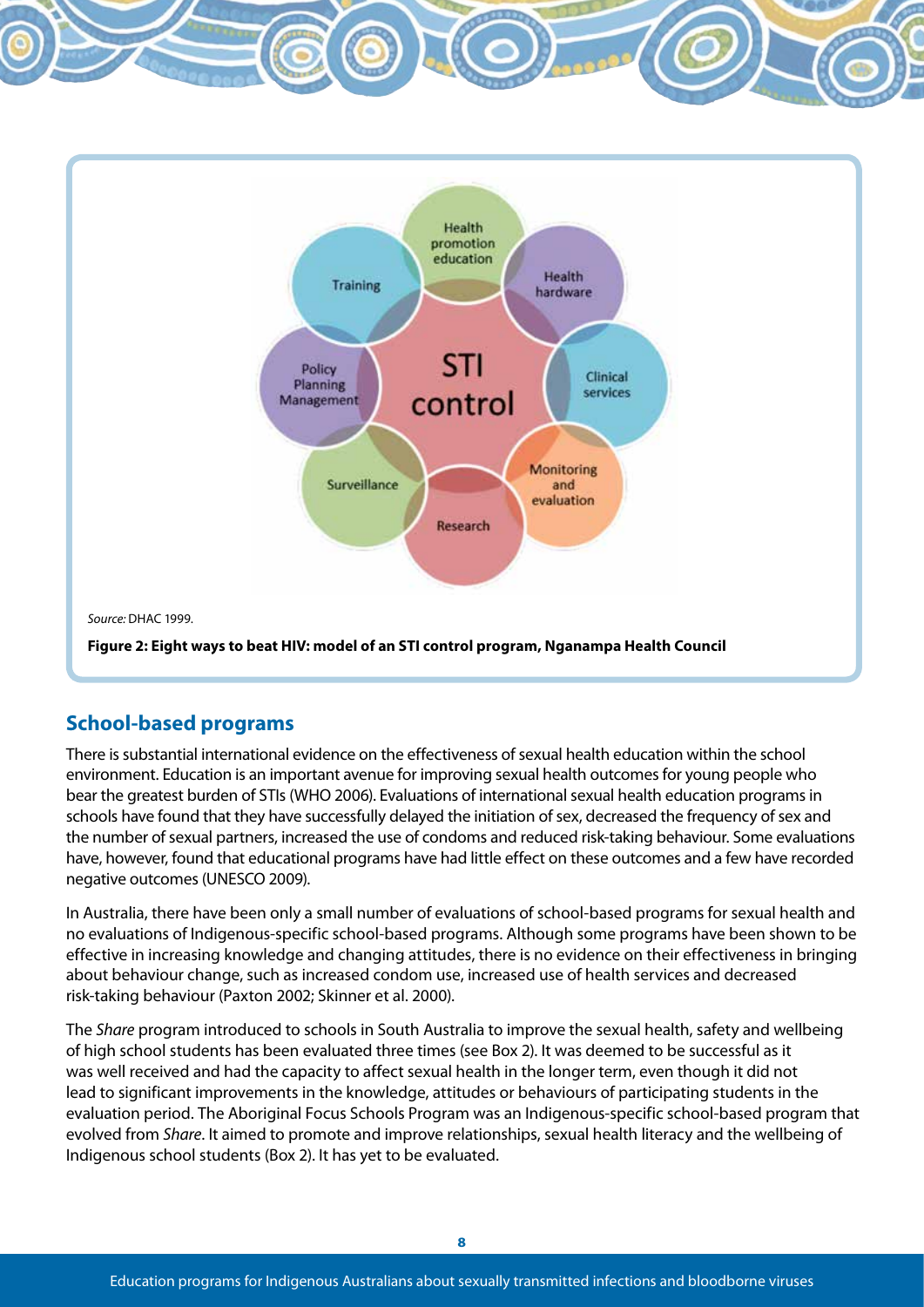Other programs that have been evaluated include a teacher-delivered education program for hepatitis B vaccine to Year 7 students. A randomised–control trial of 135 Victorian schools found that there was no difference in uptake and completion of the vaccine between intervention schools and other schools; however, there was a significant increase in knowledge and changes in attitude in the intervention schools (Skinner et al. 2000). Another longitudinal, matched control study using qualitative and quantitative methods showed attitudinal changes in students aged 14–18 in the perceptions of HIV and AIDS when HIV–positive speakers delivered AIDS education (Paxton 2002).

#### **Box 2:** *Share* **and the Focus Schools programs**

The Sexual Health and Relationship Education (*Share*) Program was implemented by SHine SA, South Australian Department of Education and Children's Services and the Department of Health (Dyson & Fox 2006; Dyson et al. 2003; Johnson 2006; SHine SA 2006). It was a pilot program implemented in 15 schools involving 14,000 students. The aim was to deliver educational programs to improve the sexual health, safety and wellbeing of young people living in South Australia. The program included 15 lessons a year for students during Years 8, 9 and 10. Teaching staff were required to have 15 hours of formal training (Dyson & Fox 2006). The key elements were:

- taking a whole-school approach and developing community partnerships
- • acknowledging that young people were sexual beings
- acknowledging and catering for the diversity of all students
- providing an appropriate and comprehensive curriculum context
- • acknowledging the professional development and training needs of the school community.

Ongoing monitoring of the program has been completed through annual student learning and experience surveys that have been collected since the program began in 2006. There have been three evaluations—two were independent and one was conducted by SHine SA.

The first evaluation used interviews, workshops and questionnaires in a qualitative and quantitative analysis to assess the relevance and effectiveness of the program for students, parents and teachers (Dyson & Fox 2006). The second used a retrospective qualitative approach based on 22 in-depth interviews with 36 key people involved with the development and implementation of the program (Johnson 2006). Project documentation, support materials, reports and media articles were also analysed. The third evaluation analysed feedback from teachers, students and parents from the 15 schools over the 3 years (SHine SA 2006).

Overall, these evaluations found that the program did not result in any significant improvement in student sexual health knowledge, behaviours or attitudes. The program was, however, deemed to be successful because it was highly rated by both students and teachers and garnered strong family and community support. Additionally, although parent/child communication did not change dramatically as a result of the program, students indicated a greater degree of confidence that they could talk with their parents about sex and relationships if the need arose. (Dyson & Fox 2006). An important component of the program was to provide students with the ability to know where and how to access the sexual health information when it was needed, as well as critical thinking and decision-making skills. As the students were in the early to middle high school years when most were not sexually active, it was considered that the time frame of the evaluations may have been too short to assess the program's full effects.

As a result of its success, the *Share* program evolved into the Focus Schools Program, which is now being implemented across 102 South Australian schools. An adaptation of the program, called the Aboriginal Focus Schools Program, has been introduced specifically for use in Anangu and Aboriginal schools, and schools that have high numbers of Aboriginal students. All 17 Anangu and Aboriginal schools, plus an additional three schools, are involved in the program. In 2012, an evaluation of the Focus Schools Program by Professor Bruce Johnson will be available.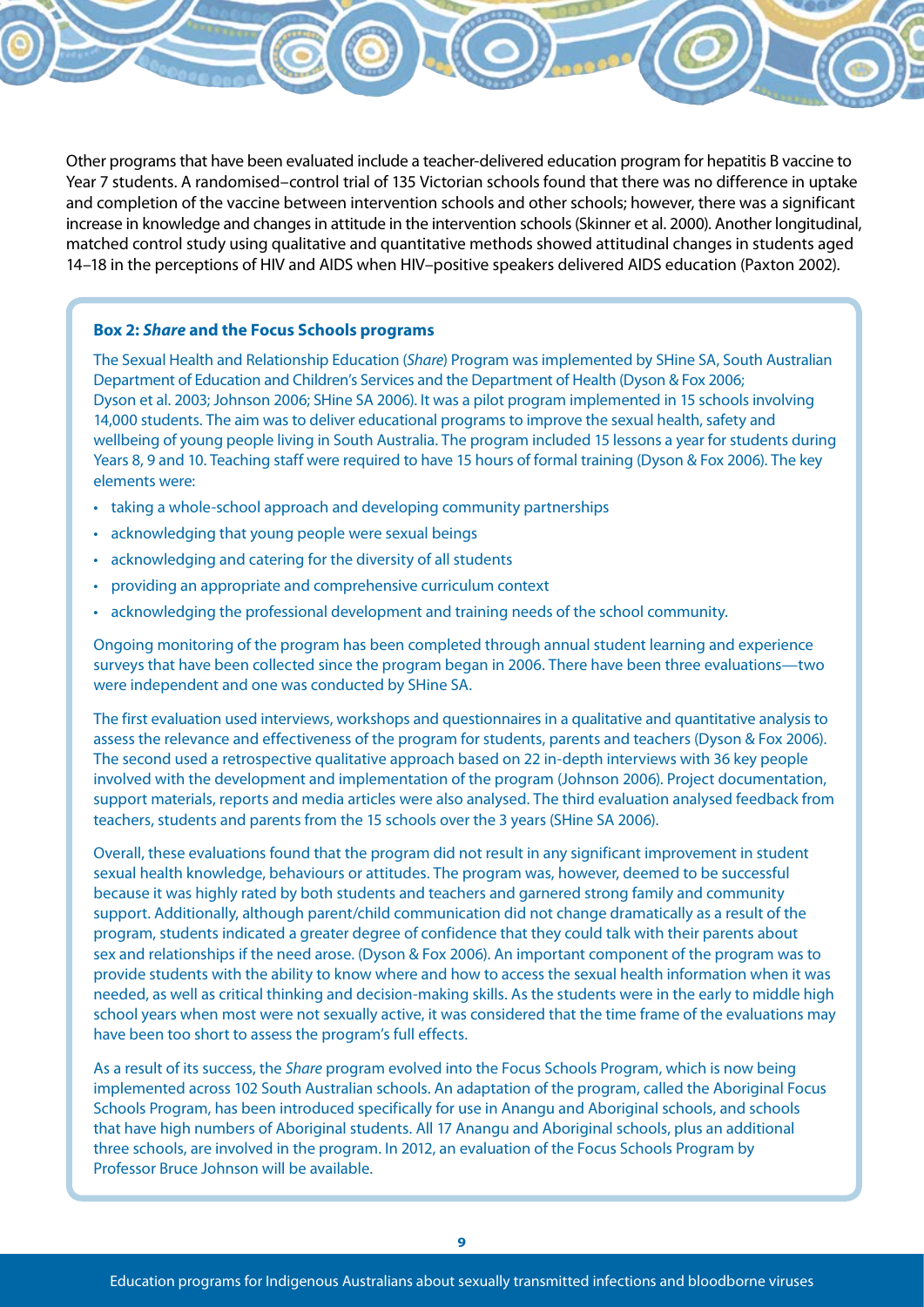## **Facilitators and barriers**

#### **Understanding the population**

In reviewing the evidence for best practice in sexual health promotion for Indigenous Australians, Willis and colleagues (2005:32) state:

One of the key lessons we have learned from reviewing the evidence base is that the best interventions are those that are based on a sound knowledge of the behaviours, knowledge, beliefs or practices that they are trying to influence.

Box 3 provides examples of publications that discuss the needs of specific Indigenous populations at risk of STIs and BBVs and the barriers to, and facilitators of, successful sexual health programs for them. There are substantial gaps in the evidence for particular populations, including people in adult and juvenile corrections settings and people living in the Torres Strait Island region (DoHA 2010). Also, gaps exist in the evidence for:

- Indigenous populations living in urban and regional areas
- • difficult-to-reach target populations, such as highly mobile populations, out of school populations, young people who are homeless or have inconsistent accommodation, people who inject drugs, and men who have sex with men.

Gender is also an important consideration when developing and delivering sexual health education programs for Indigenous Australians. There are gender differences in behaviours, risks taken and willingness to accept help. Programs also need to take account of men's and women's business. There are a number of studies that identify differences in attitudes and how programs should be tailored for Indigenous males and females (Senior & Chenhall 2008; Stark & Hope 2007).

#### **Box 3: Examples of publications that discuss needs, barriers and/or facilitators for specific Indigenous populations to enable successful sexual health programs**

'Something is going to get us': a consultation and development project for a national campaign addressing injecting *drug use in Indigenous communities final report* (Coupland et al. 2005)

This report on the consultation process with Indigenous injecting drug users informed the development of a national campaign to address injecting drug use in Indigenous communities. It provided information about Indigenous experiences of injecting drug use and related issues.

*Queensland survey of Aboriginal and Torres Strait Islander men who have sex with men: 2004* (Lawrence et al. 2006)

This study provided data on the risk behaviour and community relationships in a broad cross–sectional sample of homosexually active men of Aboriginal and Torres Strait Islander background.

*Just gettin' on with my life without thinkin' about it: the experiences of Aboriginal people in Western Australia who are HIV positive* (Bonar et al. 2004)

This report gave HIV-positive Aboriginal people the opportunity to record their experiences, which enabled policy makers and health-care providers to offer better access to health services, reduce the social and health effect of HIV in the Aboriginal community, and understand the needs of and improve the quality of life for Aboriginal people who live with HIV.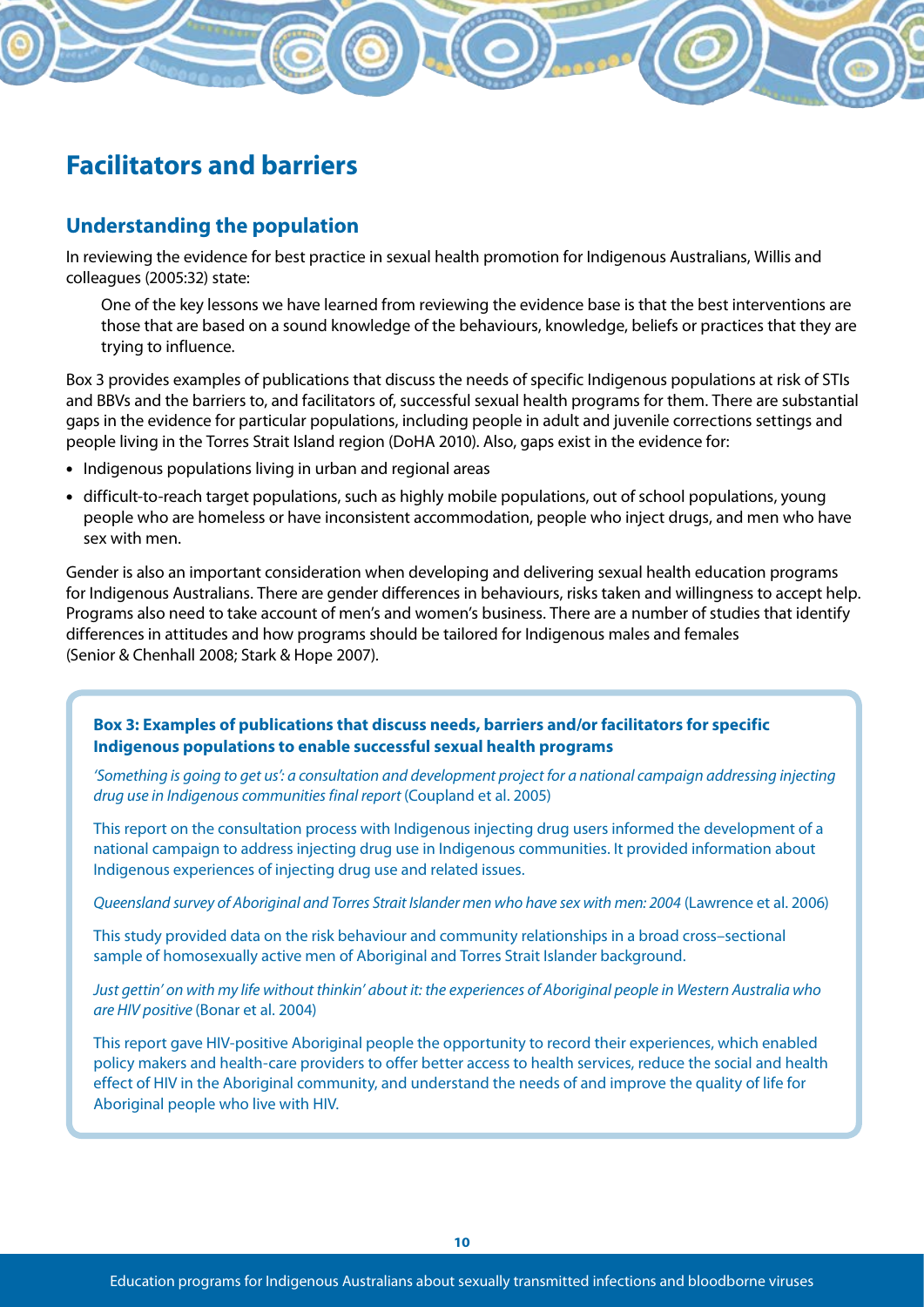#### **Workforce**

Having an adequately trained and resourced workforce to implement sexual health education programs in community, clinical and school settings is paramount to the successful implementation and maintenance of the programs. There are a number of priority actions for primary health-care workforce development in the Third National Aboriginal and Torres Strait Islander Blood Borne Viruses and Sexually Transmissible Infections Strategy 2010–2013.

These include:

- understanding where the Aboriginal and Torres Strait Islander sexual health workers are located and identifying gaps
- • providing training, qualifications and career pathways for Aboriginal and Torres Strait Islander sexual health workers and generalist Aboriginal health workers
- employing gender-specific workers where necessary
- improving effectiveness of training, recruitment and retention of Indigenous and non-Indigenous health staff (DoHA 2010).

#### **Access to health hardware**

Limited access to condoms can be a barrier to safe sex, particularly in rural and remote areas (Mooney-Somers et al. 2009). Distribution of condoms by peer educators and making condoms freely available at health-care clinics and other places frequented by the target population can increase the likelihood of condoms being used. However, access to condoms does not necessarily translate into their use. Changing behaviour and enhancing life skills are important factors in the effective use of condoms for sexual health. Also, condom use is often reduced when other factors, such as alcohol and drugs, are involved (Mooney-Somers et al. 2009; Stark & Hope 2007). The need for multifaceted programs that include enhanced life skills and reduced use of alcohol and other drugs is fundamental for improving sexual health.

#### **Identification of Aboriginal and Torres Strait Islander people**

The number of notifications for STIs and BBVs that do not have Indigenous status recorded means that the prevalence and morbidity associated with these infections is likely to be underestimated. The most accurate way of identifying Indigenous status is through self-reporting. The Australian Institute of Health and Welfare has developed best practice guidelines, *National best practice guidelines for collecting Indigenous status in health data sets*, for collecting and recording accurate information on the Indigenous status of patients (AIHW 2010). The implementation of these guidelines across data collection systems will improve the quality of the Indigenous data and enable better monitoring of changes over time, as well as assist in the planning and delivery of services.

### **Increasing the evidence base**

This resource sheet has identified the need to increase the evidence base on sexual health programs for Indigenous Australians, in particular the evidence on whether programs lead to positive changes in behaviour. Measuring changes in behaviour, however, can be difficult and depends on many factors, including sample, settings, assessed outcomes and the targeted health research.

There also needs to be a better understanding of how to evaluate Indigenous programs and produce rigorous tools and methods that are appropriate for the Indigenous context (Mikhailovich et al. 2007).

The following recommendations on monitoring and evaluation for sexual health education were suggested as part of the report *Sexual health promotion for Aboriginal and Torres Strait Islander people: a community guide to evidence-based best practice in social and behavioural interventions* (Willis et al. 2005):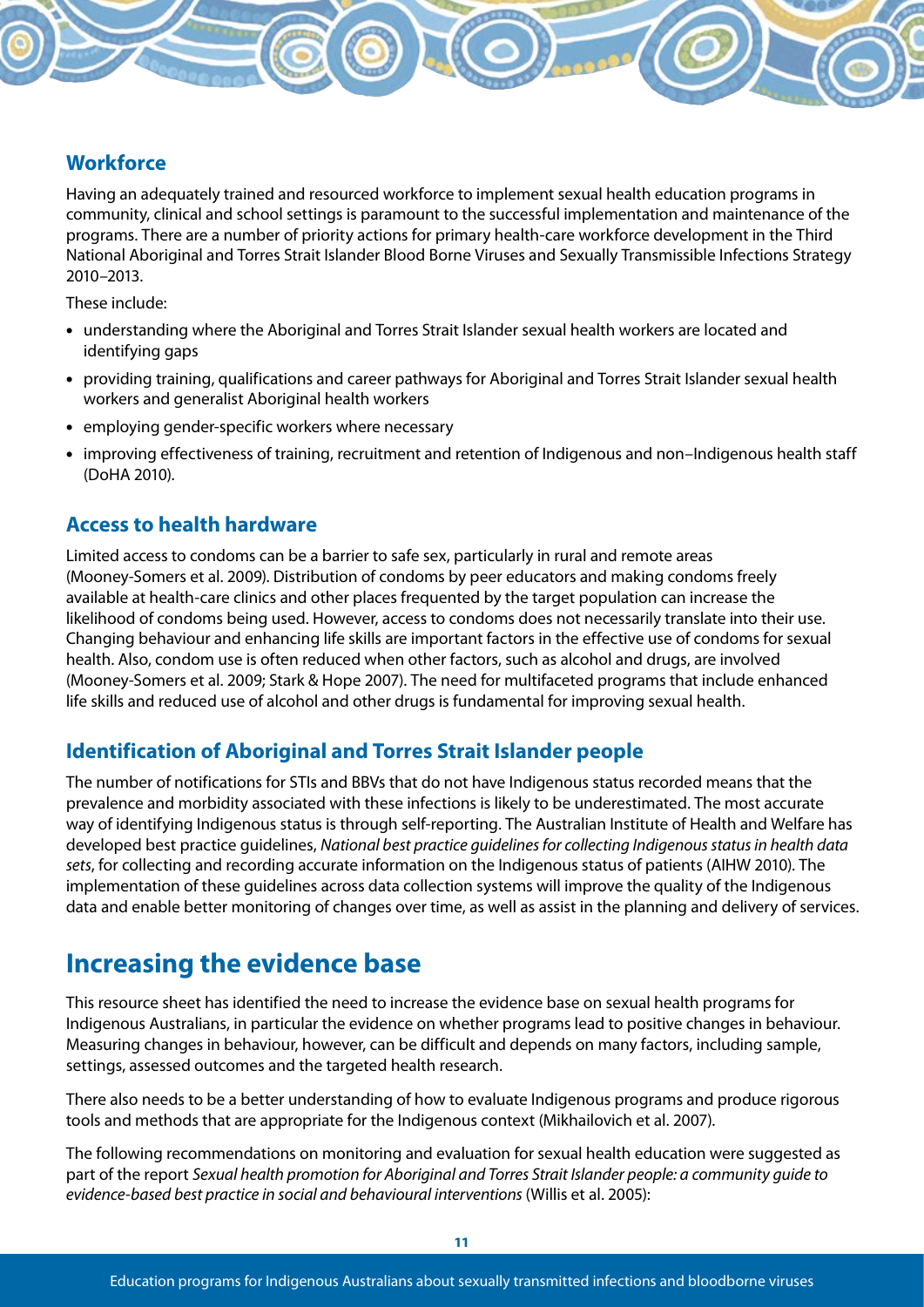- Constant monitoring and evaluation of programs can provide services with the:
	- support needed to justify programs to funding bodies, program staff, board members and the community
	- knowledge of whether programs reached the desired population and those services indicated were received
	- capacity to improve programs and identify what works and what doesn't work and how this information can be used for future programs.
- Disseminate information to other medical services, clinical workers and other interested parties so that services can implement practices that work, and avoid those that don't. There is always information about what works (although seldom evaluated); however, information about what to avoid is rarely published and is often only disseminated through word of mouth. Publishing and attending conferences is in the best interests of all parties.

There are two studies being conducted that will contribute to the evidence base on sexual health education for Indigenous Australians. In 2009, the National Health and Medical Research Council provided funding for 5 years for a Clinical Research Excellence Centre in Aboriginal Health that focuses on STIs and BBVs in the Aboriginal Community Controlled Health sector. The primary areas of research are urban and regional improvements in clinical practice, and program delivery, and include:

- • STRIVE—a randomised-control trial that will assist clinicians working in remote clinics to achieve best practice targets in STI control using a quality improvement framework with an overall outcome of reduced community prevalence for chlamydia, gonorrhoea and trichomonas.
- GOANNA—a national cross-sectional survey of young Indigenous people, addressing STI and BBV knowledge, risk behaviours and medical service access. This project is being carried out in every Australian state and territory and will add significantly to the evidence base (Kirby Institute 2011a,b).

# **Conclusion**

A range of international evidence shows that sexual health education can lead to delayed initiation of sex and increased condom use among young people. There is less evidence available from Australia, with few Australian studies demonstrating that sexual health education results in changes in behaviour. However, some studies have shown that sexual health education programs were effective in increasing levels of knowledge and changing attitudes to STIs and BBVs.

Evidence suggests text messaging and other forms of electronic media show promise in increasing awareness and knowledge of sexual health issues; however, evidence for social marketing campaigns and the use of peer educators was either weak or addressed only increases in knowledge and awareness of sexual health rather than behaviour change. School-based programs have been shown to be effective in overseas studies. All of these tools and strategies for sexual health education require further research to determine their effectiveness for Indigenous Australians.

In the Indigenous context, there were only a small number of evaluations that had been conducted. There was, however, evidence that a multifaceted approach that included community education and health promotion reduced rates of STIs (Huang et al. 2008b). This approach used a comprehensive STI model in remote Australia with resources for different language groups. Although the evaluation evidence was limited, there are a number of sexual health education programs for Indigenous Australians that have been sustainable and have substantial support from communities, government, health services and schools.

Sexual health education needs to take into account the context in which it is delivered. The best interventions are those based on a sound understanding of the behaviours, knowledge, beliefs and practices that they are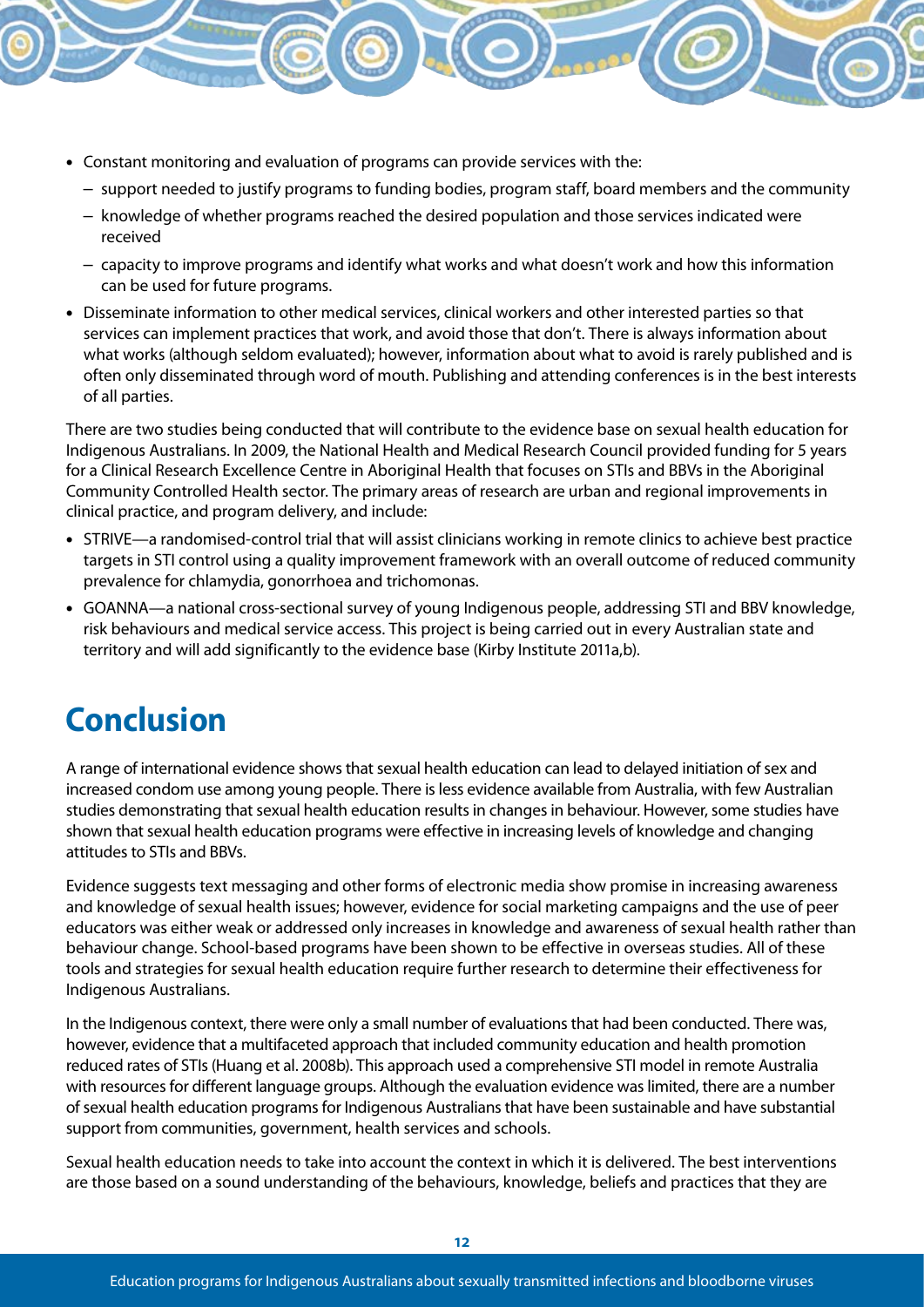

trying to influence. A well-trained and resourced workforce to implement sexual health education programs in the community, clinical and school settings is also paramount to their success.

Most importantly, community interventions that are multifaceted, culturally appropriate and have guaranteed long-term funding are necessary for successful sexual health education programs.

# **References**

ABS (Australian Bureau of Statistics) 2008. Experimental estimates of Aboriginal and Torres Strait Islander Australians June 2006. Cat. no. 3238. Canberra: ABS.

AIHW (Australian Institute of Health and Welfare) 2010. National best practice guidelines for collecting Indigenous status in health data sets. Cat. no. IHW 29. Canberra: AIHW.

ANTaR (Australians for Native Title and Reconciliation) 2007. Success stories in Indigenous health: a showcase of successful Aboriginal and Torres Strait Islander health projects. Sydney: ANTaR.

Arabena K 2006. Preachers, policies and power: the reproductive health of adolescent Aboriginal and Torres Strait Islander peoples in Australia. Health Promotion Journal of Australia 17(2):85–90.

Bonar M, Greville HS & Thompson SC 2004. Just gettin' on with my life without thinkin' about it: the experiences of Aboriginal people in Western Australia who are HIV positive. Perth: Western Australian Department of Health. Viewed 11 December 2013, <http://www.public.health.wa.gov.au/cproot/376/2/Just%20gettin%20on%20 with%20my%20life%202004.pdf>.

Boyle T, Shepherd CC, Pearson G, Monteiro H, McAullay D, Economo K et al. 2010. Awareness and impact of the 'Bubblewrap' advertising campaign among Aboriginal smokers in Western Australia. Tobacco Control 19(1):83–6.

Coupland H, Ball K, Costello M, Harvey B & Maher L 2005. 'Something is going to get us': a consultation and development project for a national campaign addressing injecting drug use in Indigenous communities: final report. Australian Federation of AIDS Organisations & Australian Injecting and Illicit Drug Users League. Viewed 12 February 2012, <http://www.afao.org.au/\_\_data/assets/pdf\_file/0004/4648/ATSI\_IDU\_Consultation.pdf>.

DHAC (Department of Health and Aged Care) 1999. STD control in remote Aboriginal communities: a manual for clinic workers. Canberra: Office of Aboriginal and Torres Strait Islander Health, DHAC. Viewed 11 December 2013, <http://www.health.gov.au/internet/main/publishing.nsf/Content/health-oatsih-pubs-std.htm>.

DoHA (Department of Health and Ageing) 2010. Third National Aboriginal and Torres Strait Islander Blood Borne Viruses and Sexually Transmissible Infections Strategy 2010–2013. Canberra: DoHA. Viewed 12 February 2012, <http://www.health.gov.au/internet/main/publishing.nsf/Content/ohp-bbvs-atsi>.

Dyson S & Fox C 2006. An evaluation of the Sexual Health and Relationships Education (Share) Project 2003–2005. Melbourne: Australian Research Centre in Sex, Health and Society, La Trobe University. Viewed 12 February 2012, <http://www.shinesa.org.au/index.cfm?objectid=222CB176-0396-E5C4-0F1DF1BF7D218014>.

Dyson S, Mitchell A, Dalton D & Hillier L 2003. Factors for success in conducting effective sexual health and relationships education with young people in schools: a literature review. Melbourne: Australian Research Centre in Sex, Health and Society, La Trobe University. Viewed 12 February 2012, <http://www.shinesa.org.au/>.

FPWA (Family Planning Association of WA) Sexual Health Services 2011. PASH...With a twist! Perth: FPWA. Viewed 12 February 2012, <http://www.fpwa.org.au/educationtraining/othercourses/pash/>.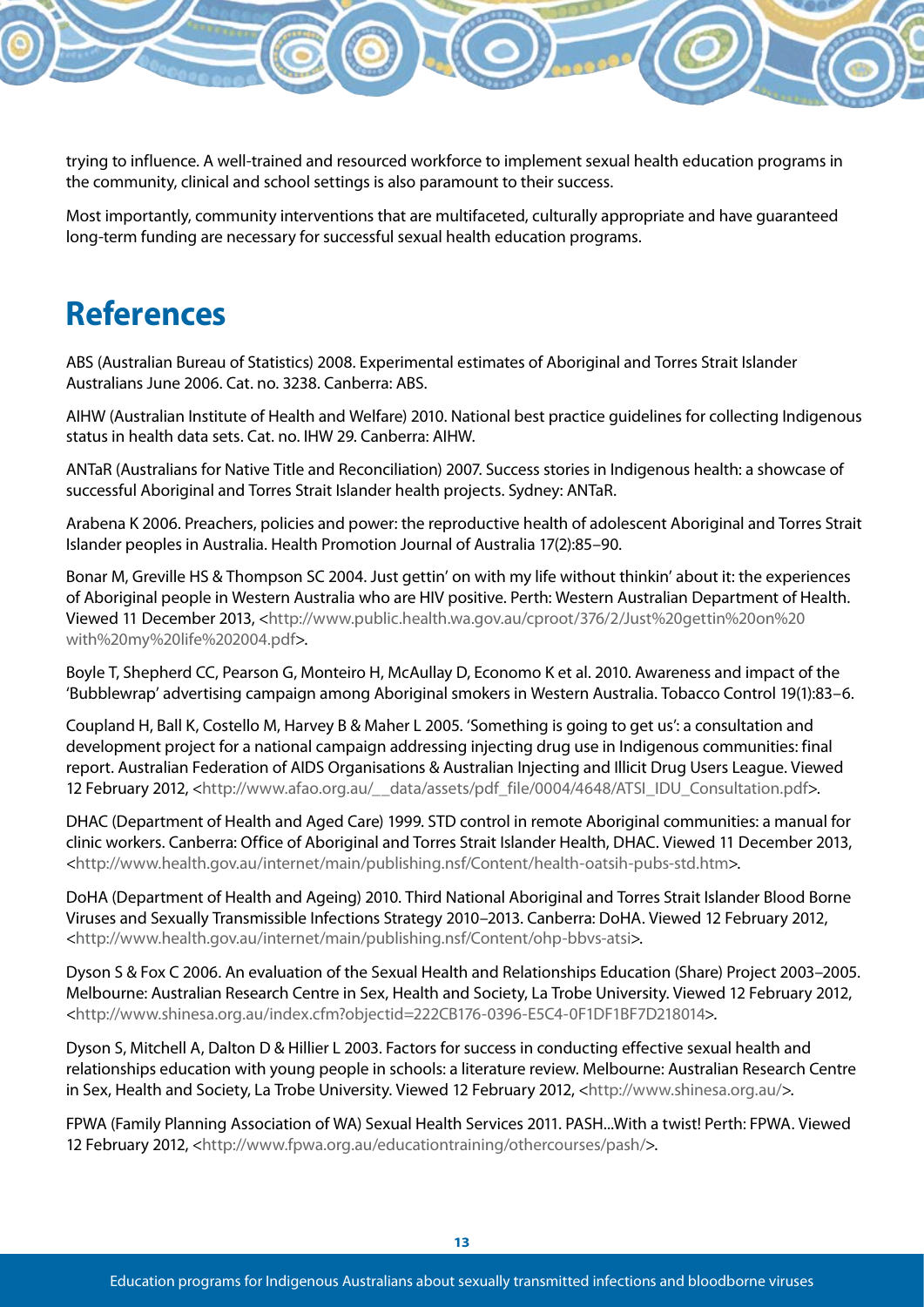Goller J, Winter R, Hellard M, Aitken C, Downing S & Sacks-Davies R 2009. Evaluation of the Western Australian Sexual Health and Blood-borne Virus Action Plans and Aboriginal Sexual Health Strategy 2006 to 2008. Perth: Communicable Disease Control Directorate, Western Australian Department of Health. Viewed 11 December 2013, <http://www.public.health.wa.gov.au/cproot/2054/2/WA%20SHBBVP%20Action%20Plan%20 Evaluations%202006%20to%202008.pdf>.

Goren N & Wright K 2006. Peer education as a drug prevention strategy. Prevention Research Quarterly: current evidence evaluated 17:3–20.

Gregory P, Phillipson L, Barrie L, Jones SC & Validas A 2008. Evaluating the impact of the narrow cast marketing of 'Snake Condoms' to Indigenous youth. Australia and New Zealand Marketing Academy conference: Shifting the Focus from Mainstream to Offbeat, 1–3 December, Sydney.

Hargreaves JR, Bonell CP, Boler T, Boccia D, Birdthistle I, Fletcher A et al. 2008. Systematic review exploring time trends in the association between educational attainment and risk of HIV infection in sub-Saharan Africa. AIDS 22(3):403–14.

Huang RL, Torzillo PJ, Hammond VA, Coulter ST & Kirby AC 2008a. Epidemiology of sexually transmitted infections on the Anangu Pitjantjatjara Yankunytjatjara Lands: results of a comprehensive control program. Medical Journal of Australia 189(8):442–5.

Huang RL, Torzillo PJ & Kirby AC 2008b. Epidemiology of sexually transmitted infections on the Anangu Pitjantjatjara Yankunytjatjara Lands: results of a comprehensive control program—a postscript. Medical Journal of Australia 189(8):446.

Hunter E 1998. '... in spirochetes than in suffering men': widening the context of Indigenous sexual health. Editorial. Venereology 11(3):11–19.

Johnson B 2006. An evaluation of the trial implementation of the Sexual Health and Relationships Education (Share) program 2003–2005: final research report. SHine SA and University of South Australia. Viewed 12 February 2012, <http://www.shinesa.org.au/index.cfm?objectid=222CB464-CE92-151A-CCFBD711FD3F6542>.

Keating C 2009. Chopped Liver evaluation report. Melbourne: Ilbijerri Aboriginal and Torres Strait Islander Theatre and Co-operative.

Kirby Institute 2011a. Aboriginal and Torres Strait Islander Health Program: research studies. Sydney: The Kirby Institute, The University of New South Wales. Viewed 11 December 2013, <http://www.kirby.unsw.edu.au/ research-program/aboriginal-and-torres-strait-islander-health-program/about-program>.

Kirby Institute 2011b. ATSIHP-REACCH. Sydney: The Kirby Institute, The University of New South Wales. Viewed 11 December 2013, <http://www.kirby.unsw.edu.au/>.

Kirby Institute 2011c. Bloodborne viral and sexually transmitted infections in Aboriginal and Torres Strait Islander people: surveillance and evaluation report 2011. Sydney: Kirby Institute, The University of New South Wales. Viewed 11 December 2013, <http://www.kirby.unsw.edu.au/sites/default/files/hiv/resources/2011ATSIP-ASR.pdf>.

Lawrence C, Prestage G, Leishman B, Ross C, Muwadda W, Costello M et al. 2006. Queensland Survey of Aboriginal and Torres Strait Islander men who have sex with men: 2004. Sydney: National Centre in HIV Epidemiology and Clinical Research, The University of New South Wales.

Lemke L 2009. Viral anti-smoking campaign goes Bollywood. Darwin: Australian Broadcasting Corporation. Viewed 12 February 2012,

<http://www.abc.net.au/news/2009-10-01/viral-anti-smoking-campaign-goes-bollywood/1086296>.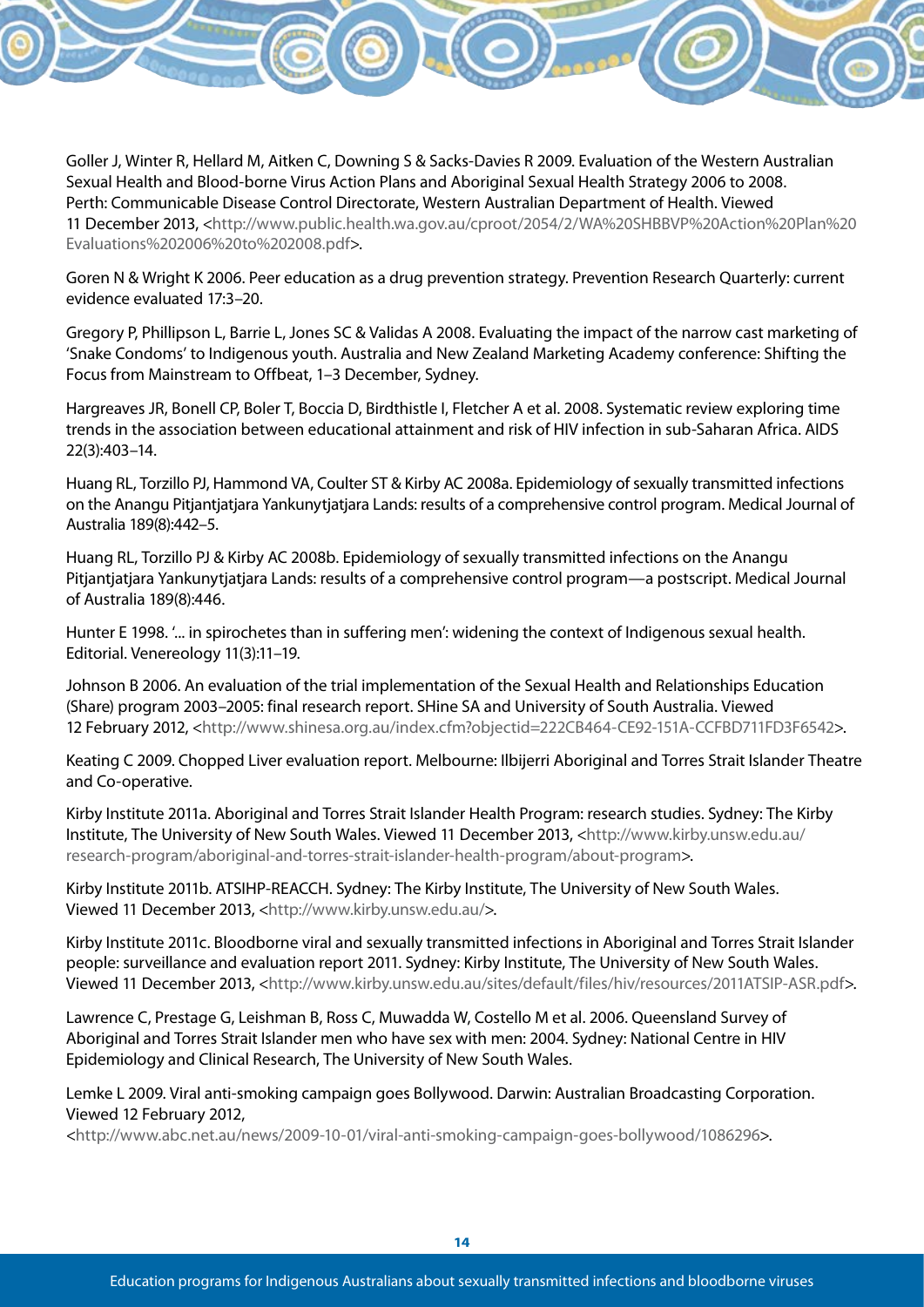Lim MSC, Hocking JS, Aitken CK, Fairley CK, Jordan L, Lewis JA et al. 2012. Impact of text and email messaging on the sexual health of young people: a randomised controlled trial. Journal of Epidemiology & Community Health 66(1):69–74.

Lim MSC, Hocking JS, Hellard ME & Aitken CK 2008. SMS STI: a review of the uses of mobile phone text messaging in sexual health. International Journal of STD & AIDS 19(5):287–90.

Medley A, Kennedy C, O'Reilly K & Sweat M 2009. Effectiveness of peer education interventions for HIV prevention in developing countries: a systematic review and meta-analysis. AIDS Education and Prevention 21(3):181–206.

Mikhailovich K & Arabena K 2005. Evaluating an Indigenous sexual health peer education project. Health Promotion Journal of Australia 16(3):189–93.

Mikhailovich K, Morrison P & Arabena K 2007. Evaluating Australian Indigenous community health promotion initiatives: a selective review. Rural and Remote Health 7:746.

Mooney-Somers J, Olsen A, Erick W, Scott R, Akee A & Maher L 2009. Sexual health through the eyes of Indigenous youth: community-based participatory research with Indigenous young people in Townsville. Sydney: National Centre in HIV Epidemiology and Clinical Research, The University of New South Wales.

Morris K, Willis J, Anderson I, Croy S & McCall M 2004. Research gaps in Indigenous sexual health: establishing evidence-based best practice for social and behavioural interventions: technical report. Melbourne: Australian Research Centre in Sex, Health and Society, La Trobe University.

NCHECR (National Centre in HIV Epidemiology and Clinical Research) 2007. Bloodborne viral and sexually transmitted infections in Aboriginal and Torres Strait Islander People: surveillance report. Sydney: NCHECR, The University of New South Wales.

NCHECR 2008. Bloodborne viral and sexually transmitted infections in Aboriginal and Torres Strait Islander People: surveillance report 2008. Sydney: NCHECR, The University of New South Wales. Viewed 11 December 2013, <http://www.kirby.unsw.edu.au/sites/default/files/hiv/resources/2008ATSIP-ASR.pdf>.

NCHECR 2009. Bloodborne viral and sexually transmitted infections in Aboriginal and Torres Strait Islander people: surveillance and evaluation report 2009. Sydney: NCHECR, The University of New South Wales. Viewed 11 December 2013, <http://www.kirby.unsw.edu.au/sites/default/files/hiv/resources/2009ATSIP-ASR.pdf>.

NCHECR 2010. Bloodborne viral and sexually transmitted infections in Aboriginal and Torres Strait Islander people: surveillance and evaluation report 2010. Sydney: NCHECR, The University of New South Wales. Viewed 11 December 2013, <http://www.kirby.unsw.edu.au/sites/default/files/hiv/resources/2010ATSIP-ASR.pdf>.

Oakley A, Fullerton D, Holland J, Arnold S, France-Dawson M, Kelley P et al. 1995. Sexual health education interventions for young people: a methodological review. British Medical Journal 310:158–62.

O'Reilly KR & Piot P 1996. International perspectives on individual and community approaches to the prevention of sexually transmitted disease and human immunodeficiency virus infection. Journal of Infectious Diseases 174(Suppl 2):S214–22.

Paxton S 2002. The impact of utilizing HIV-positive speakers in AIDS education. AIDS Education and Prevention 14:282–94.

Powell F 2008. Mooditj Impact Evaluation: February 2008–August 2008. Perth: FPWA Sexual Health Services. Viewed 12 February 2012, <www.fpwa.org.au>.

Rayne C, Molloy R & Greet B 2005. Indigenous youth deliver sexual health message. Aboriginal and Islander Health Worker Journal 29:9–11.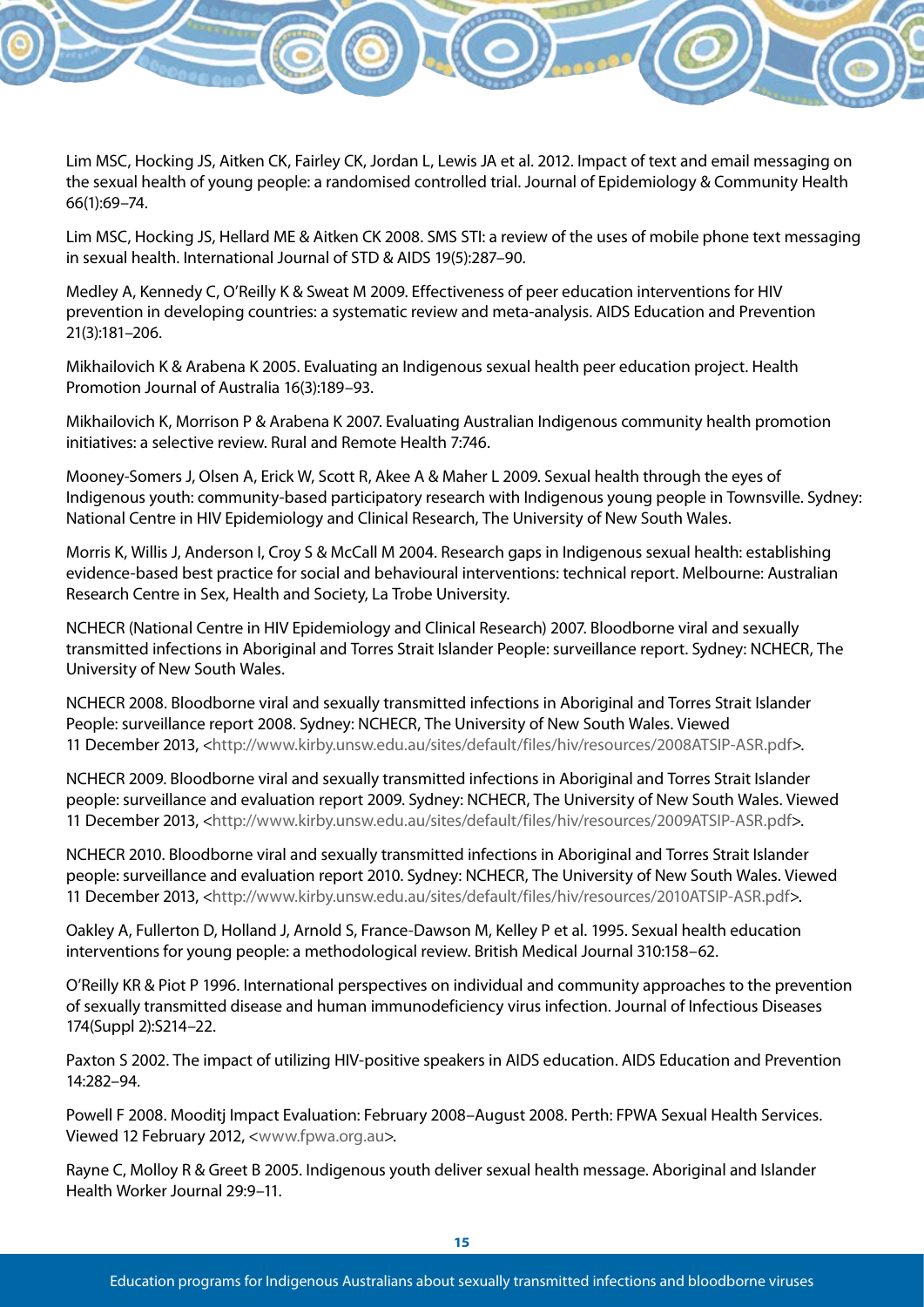Senior KA & Chenhall RD 2008. 'Walkin' about at night': the background to teenage pregnancy in a remote Aboriginal community. Journal of Youth Studies 11(3):269–81.

SHine SA Inc. 2006. Health, respect, life: the final report on the sexual health and relationships education (Share) project 2003–2005. Adelaide: SHine SA. Viewed 12 February 2012, <http://www.shinesa.org.au/index.cfm?objectid=222BC7F1-FC70-C4E1-B1B54E6955507DCC>.

Skinner SR, Imberger A, Lester R, Glover S, Bowes G & Nolan T 2000. Randomised controlled trial of an educational strategy to increase school-based adolescent hepatitis B vaccination. Australian and New Zealand Journal of Public Health 24(3):298–304.

Stark AM & Hope A 2007. Aboriginal women's stories of sexually transmissible infection transmission and condom use in remote central Australia. Sexual Health 4(4):237–42.

Thornley L & Marsh K 2010. What works in social marketing to young people?: systematic review for the Health Research Council of New Zealand and the Ministry of Youth Development. Wellington: Ministry of Youth Development & Health Research Council of New Zealand. Viewed 12 February 2012 <http://www.myd.govt.nz/documents/policy-and-research/social-marketing-syst-rev-final.pdf>.

WA Health (Western Australia Department of Health) 2005. Western Australian Aboriginal Sexual Health Strategy 2005–2008. Perth: WA Health.

WHO (World Health Organization) 2006. Global strategy for the prevention and control of sexually transmitted infections: 2006–2015. Key messages. Geneva: WHO. Viewed 9 February 2012, <http://www.who.int/reproductivehealth/publications/rtis/RHR\_06\_10/en/>.

WHO 2010. Developing sexual health programmes: a framework for action. Geneva: WHO. Viewed 9 February 2012, <http://www.who.int/reproductivehealth/publications/sexual\_health/rhr\_hrp\_10\_22/en/index.html>.

Wilkins A & Mak DB 2007. …sending out an SMS: an impact and outcome evaluation of the Western Australian Department of Health's 2005 chlamydia campaign. Health Promotion Journal of Australia 18(2):113–20.

Willis J, Anderson I & Morris K 2005. Sexual health promotion for Aboriginal and Torres Strait Islander people: a community guide to evidence-based best practice in social and behavioural interventions. Melbourne: Australian Research Centre in Sex, Health and Society, La Trobe University. Viewed 12 February 2012, <http://www.health.gov.au/internet/main/publishing.nsf/Content/health-oatsih-pubs-sxpro>.

Willis J, Wilson G, Anderson I, Rosenthal D, Smith A, Fairley C et al. 2004. An evaluation of the Tri-State HIV/STI Project 2001–2002. Canberra: Department of Health and Ageing. Viewed 12 February 2012, <http://www.health.gov.au/internet/main/Publishing.nsf/Content/tristateev/\$FILE/tristateev.pdf>.

## **Acknowledgments**

**James Ward** is a descendent of the Pitjantajarra and Nurrunga clans of central and south Australia and is the program Head of the Aboriginal and Torres Strait Islander Health Research Program at the Kirby Institute at the University of New South Wales. He was the lead writer of the Third National Aboriginal and Torres Strait Islander STI and BBV Strategy 2010–2013, is a member of the NSW and National Ministerial Advisory Committees on STIs and HIV, and has a strong interest in building capabilities in communities to enable self-determination and control of Aboriginal peoples own health.

**Dr Natalie Strobel** is a Research Fellow at Edith Cowan University working on a number of projects in integrated community-based health services. She was previously employed at the Australian Institute of Health and Welfare. She is passionate about Aboriginal and Torres Strait Island health, particularly community-driven initiatives and evaluation of health programs to provide evidence for current health practices.